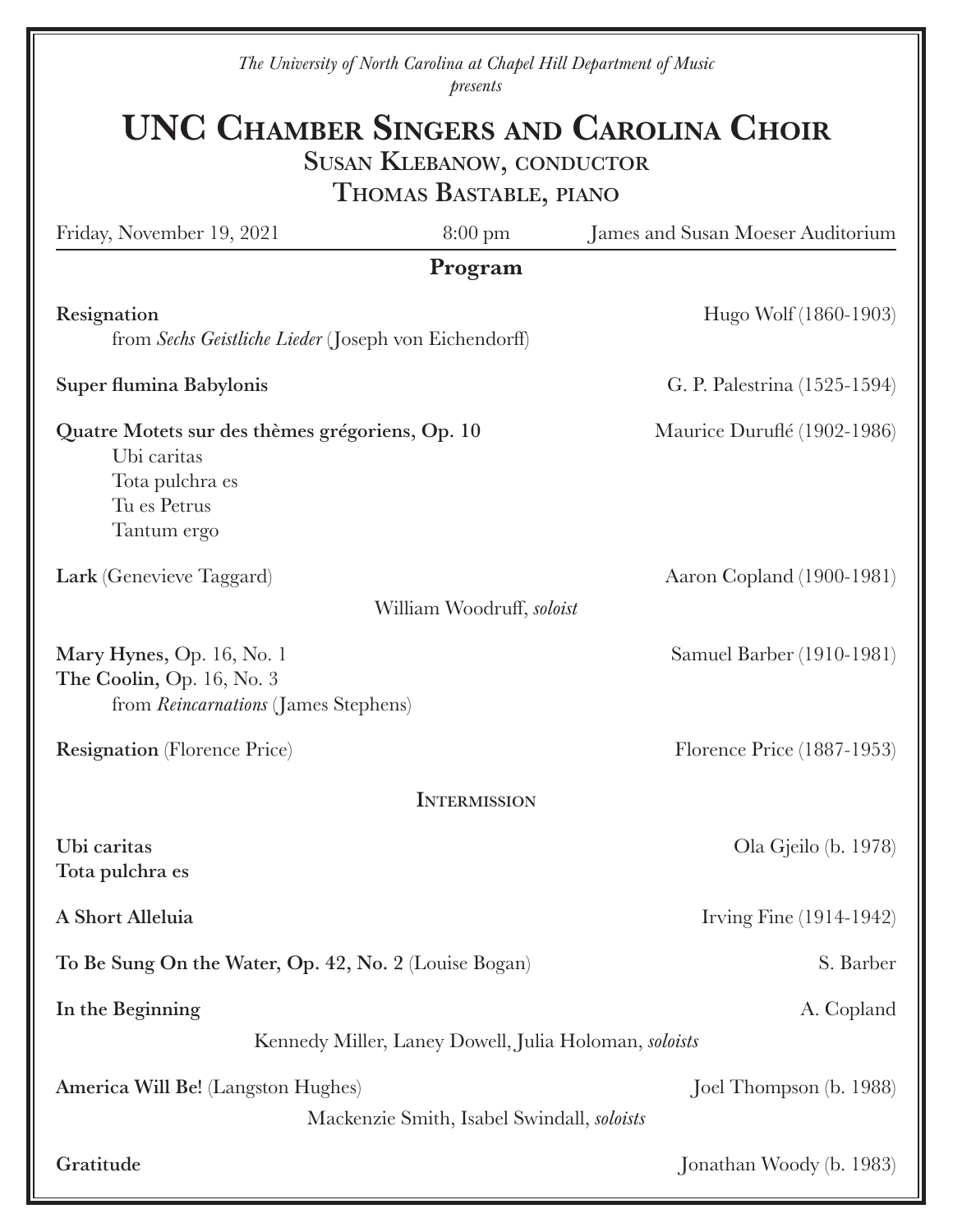# UNC Chamber Singers

#### Soprano

Nicole Arch Sarah Brooks Caroline Collins Lily Gray Flournoy Mary King Kylie Robinson Elizabeth Yardley

#### Alto

Annelise Collins Luna Hou Dalia Marquez Riley Mills Jada Poteat Julia Wilkeyson

#### Tenor

Zach Ferguson Marichi Gupta Eddie Sanders William Woodruf

#### Bass

Warren Bein Justin Loach Jackson Moseley Tim Yardley

# Carolina Choir

#### Soprano

Anna Banzhoff Laney Dowell Kendall Hilliard Elena Holder \*Lauren Kane Logan Kelly Taylor Loyd \*Sabeeka Malick \*Kennedy Miller Lainey Miller Imani Oluoch Savitha Patil +Emma Salyard Zoe Hansen

## Alto

\*Aubrey Amster +Rachel Boulter Joanna Burke Pujita Chodisetty Olivia Ciani Casey Griffith Julia Holoman Carrina Macaluso Jessica Phillips Lauren Ragsdale Kristen Rhoda \*Nuria Shin \*Mackenzie Smith \*Lauren Stiller Isabel Swindall

## Tenor

Cameron Davis Scott Gilliam William D. Jones Josh Lovett +Brady Edward Leger \*Kevin Tillman Noah Weaver

#### **Bass**

Davis Brown Alexander Caceres Liam Davis Ryan Mix +Will Poteet Ryan Smith Nahum Yared

*\*Choir Council +Section Leader*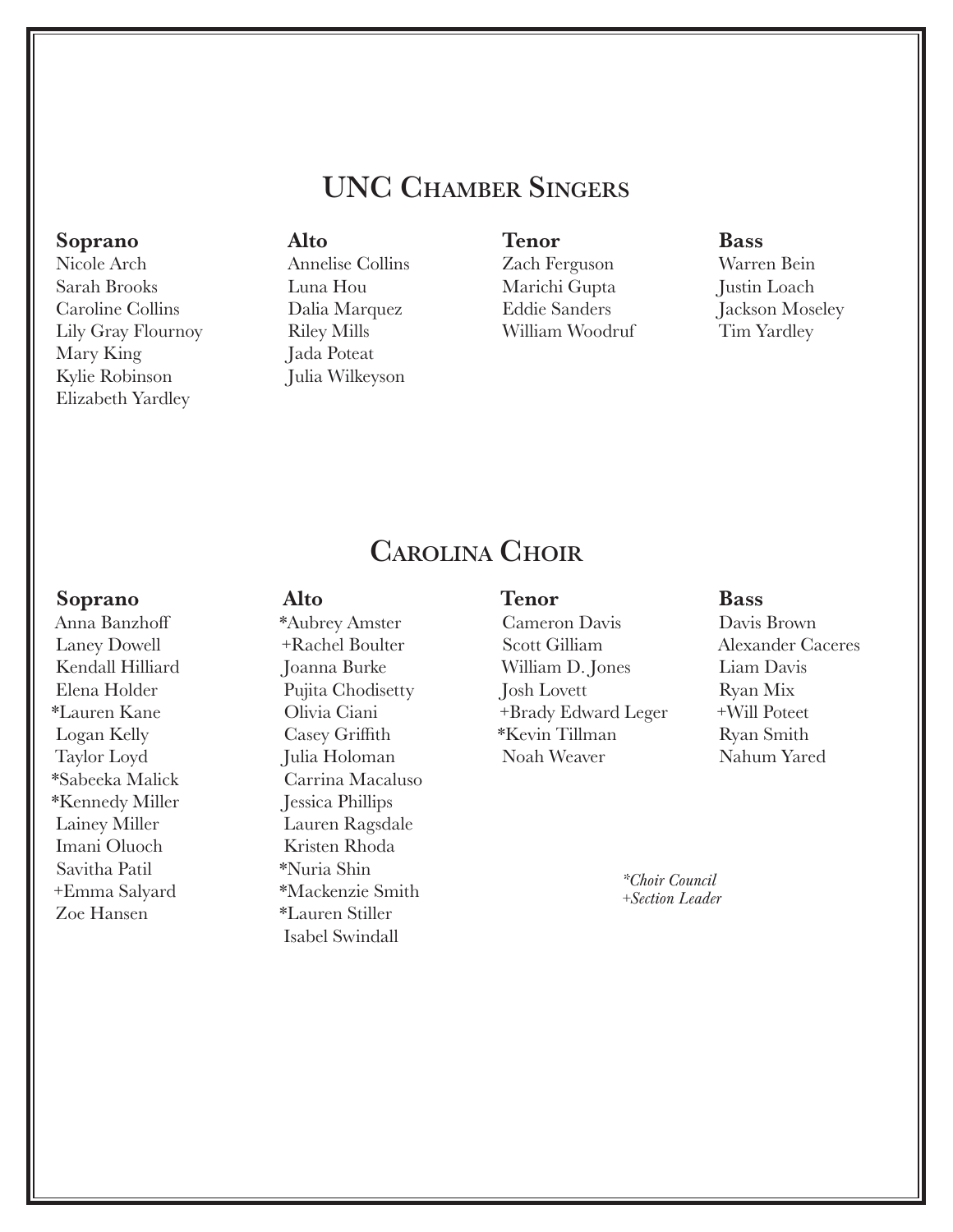## Texts and Translations

WOLF: Resignation (Joseph von Eichendorff) Komm, Trost der Welt, du stille Nacht! Come, comfort of the world, you still night! Wie steigst du von den Bergen sacht, How softly you climb from the hills! Die Lüfte alle schlafen, The breezes are all sleeping, Ein Schiffer nur noch, wandermüd', only one sailor still, weary with travel, Singt übers Meer sein Abendlied sings across the sea an evening song Zu Gottes Lob im Hafen. to praise God from the harbor.

Die Jahre wie die Wolken gehn The years go by like clouds Und lassen mich hier einsam stehn, and leave me standing here alone; Die Welt hat mich vergessen, the world has forgotten me. Da tratst du wunderbar zu mir, Then amazingly, you came to me Gedankenvoll gesessen. Sitting lost in thought.

O Trost der Welt, du stille Nacht! O comfort of the world, you still night! Der Tag hat mich so [müd']2 gemacht, The day has made me so weary; Das weite Meer schon dunkelt, the wide sea is darkening already. Laß ausruhn mich von Lust und Not,<br>Let me rest from joy and suffering Bis daß das ew'ge Morgenrot until the eternal dawn Den stillen Wald durchfunkelt. illuminates the still wood throughout.

PALESTRINA: Super flumina Babylonis (Psalm 137) Super flumina Babylonis illic sedimus et flevimus, By the waters of Babylon, we sat down cum recordaremur Sion.  $\qquad \qquad \text{and wept for the}e, Zion.$ 

Wenn ich beim Waldesrauschen hier when I was here by the rustling wood,

In salicibus medio ejus suspendiumus organa nostra. Among the willows in its midst, we hung our harps.

#### DURUFLÉ: Quatre Motets sur des thèmes grégoriens, Op. 10

#### Ubi caritas

Exsultamus et in ipso jucundemur. Let us rejoice and, in him, be happy. Timeamus et amemus Deum vivum. Let us revere and love the living God. Amen. Amen.

#### Tota pulchra es

Tota pulchra es, Maria,  $\qquad \qquad \text{You are wholly beautiful, Mary},$ et macula originalis non est in te. and original sin is not found in you. Vestimentum tuum candidum quasi nix, Your clothes are as white as snow, et facies tua sicut sol. and your face is like the sun. Tu gloria Jerusalem, tu laetitia Israel, You are the glory of Jerusalem, tu laetitia Israel, you are the joy of Israel, tu honorificentia populi nostri. you are the honour of our people.

Ubi caritas et amor, Deus ibi est. Where there is charity and love, God is there. Congregavit nos in unum Christi amor. We are gathered into one by Christ's love. Et ex corde diligamus nos sincero. And from the heart we're diligent by being genuine.